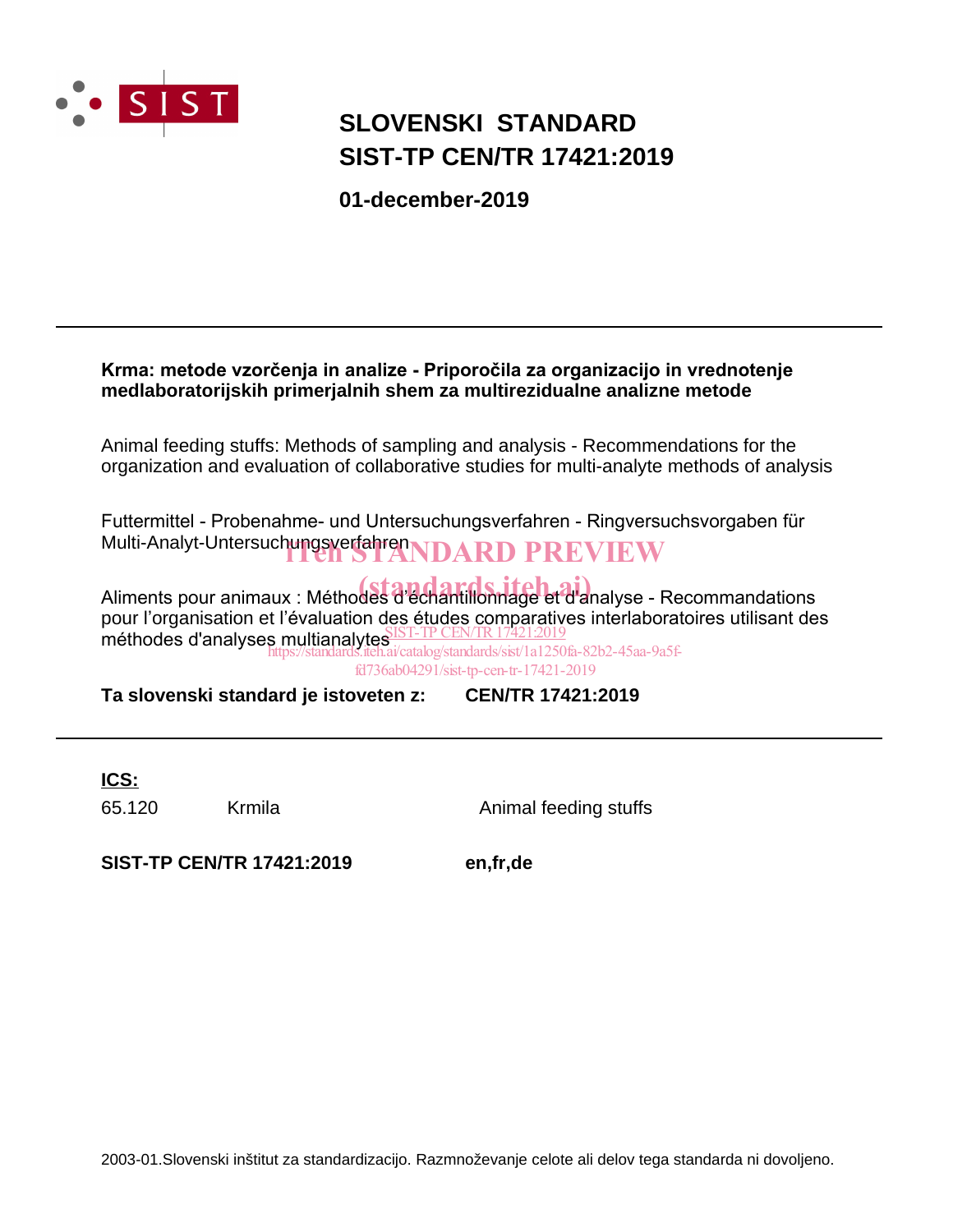# iTeh STANDARD PREVIEW (standards.iteh.ai)

SIST-TP CEN/TR 17421:2019 https://standards.iteh.ai/catalog/standards/sist/1a1250fa-82b2-45aa-9a5ffd736ab04291/sist-tp-cen-tr-17421-2019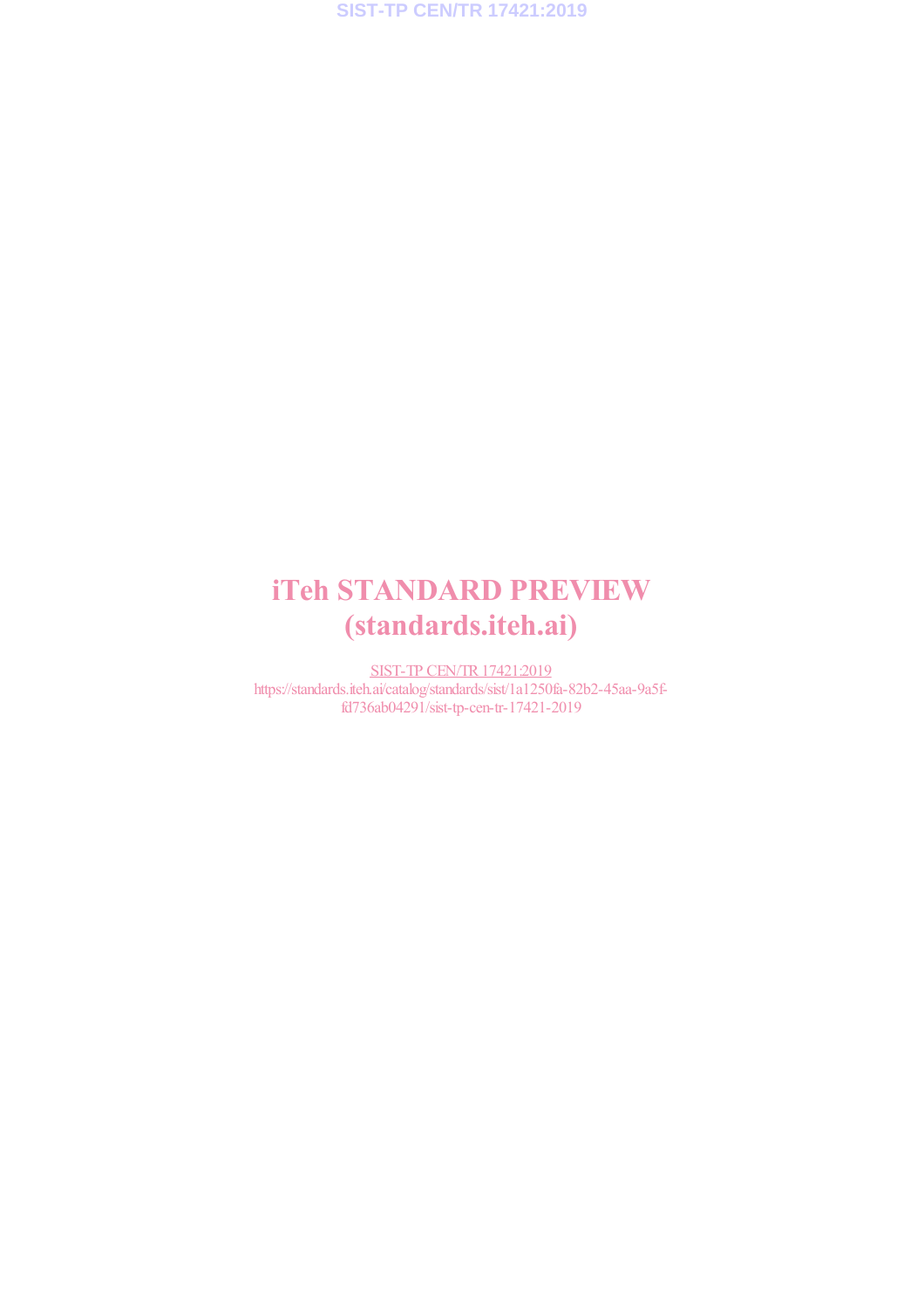# TECHNICAL REPORT RAPPORT TECHNIQUE TECHNISCHER BERICHT

# **CEN/TR 17421**

September 2019

ICS 65.120

English Version

# Animal feeding stuffs: Methods of sampling and analysis - Recommendations for the organization and evaluation of collaborative studies for multi-analyte methods of analysis

Aliments pour animaux : Méthodes d'échantillonnage et d'analyse - Recommandations pour l'organisation et l'évaluation des études comparatives interlaboratoires utilisant des méthodes d'analyses multianalytes

 Futtermittel - Probenahme- und Untersuchungsverfahren - Ringversuchsvorgaben für Multi-Analyt-Untersuchungsverfahren; Deutsche und Englische Fassung prEN 00327126:2018

This Technical Report was approved by CEN on 9 September 2019. It has been drawn up by the Technical Committee CEN/TC 327.

CEN members are the national standards bodies of Austria, Belgium, Bulgaria, Croatia, Cyprus, Czech Republic, Denmark, Estonia, Finland, France, Germany, Greece, Hungary, Iceland, Ireland, Italy, Latvia, Lithuania, Luxembourg, Malta, Netherlands, Norway, Finland, France, Germany, Greece, Hungary, Iceland, Ireland, Italy, Latvia, Lithuania, Luxembourg, Malta, Netherlands, Norwa<br>Poland, Portugal, Republic of North Macedonia, Romania, Serbia, Slovakia, Slovenia, Spain, Sweden United Kingdom.

## (standards.iteh.ai)

SIST-TP CEN/TR17421:2019 https://standards.iteh.ai/catalog/standards/sist/1a1250fa-82b2-45aa-9a5ffd736ab04291/sist-tp-cen-tr-17421-2019



EUROPEAN COMMITTEE FOR STANDARDIZATION COMITÉ EUROPÉEN DE NORMALISATION EUROPÄISCHES KOMITEE FÜR NORMUNG

**CEN-CENELEC Management Centre: Rue de la Science 23, B-1040 Brussels** 

© 2019 CEN All rights of exploitation in any form and by any means reserved worldwide for CEN national Members.

Ref. No. CEN/TR 17421:2019 E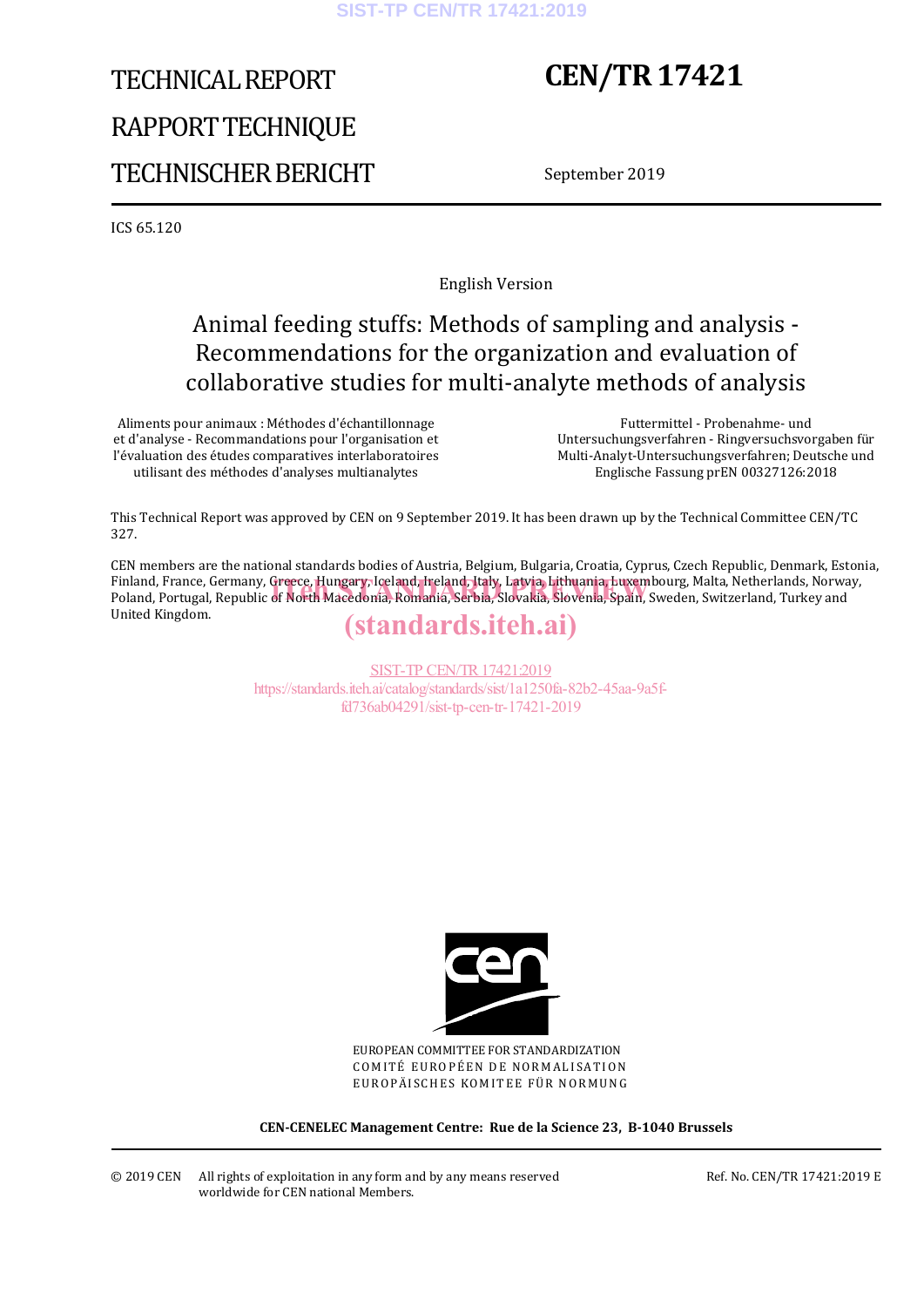#### **SIST-TP CEN/TR 17421:2019**

### CEN/TR 17421:2019 (E)

## **Contents**

| $1\phantom{0}$          |  |  |
|-------------------------|--|--|
| $2^{\circ}$             |  |  |
| 3 <sup>1</sup>          |  |  |
| $\overline{\mathbf{4}}$ |  |  |
| $\overline{5}$          |  |  |
| 6                       |  |  |
| 7 <sup>7</sup>          |  |  |
| 8                       |  |  |
|                         |  |  |

# **iTeh STANDARD PREVIEW** (standards.iteh.ai)

**SIST-TP CEN/TR 17421:2019** https://standards.iteh.ai/catalog/standards/sist/1a1250fa-82b2-45aa-9a5ffd736ab04291/sist-tp-cen-tr-17421-2019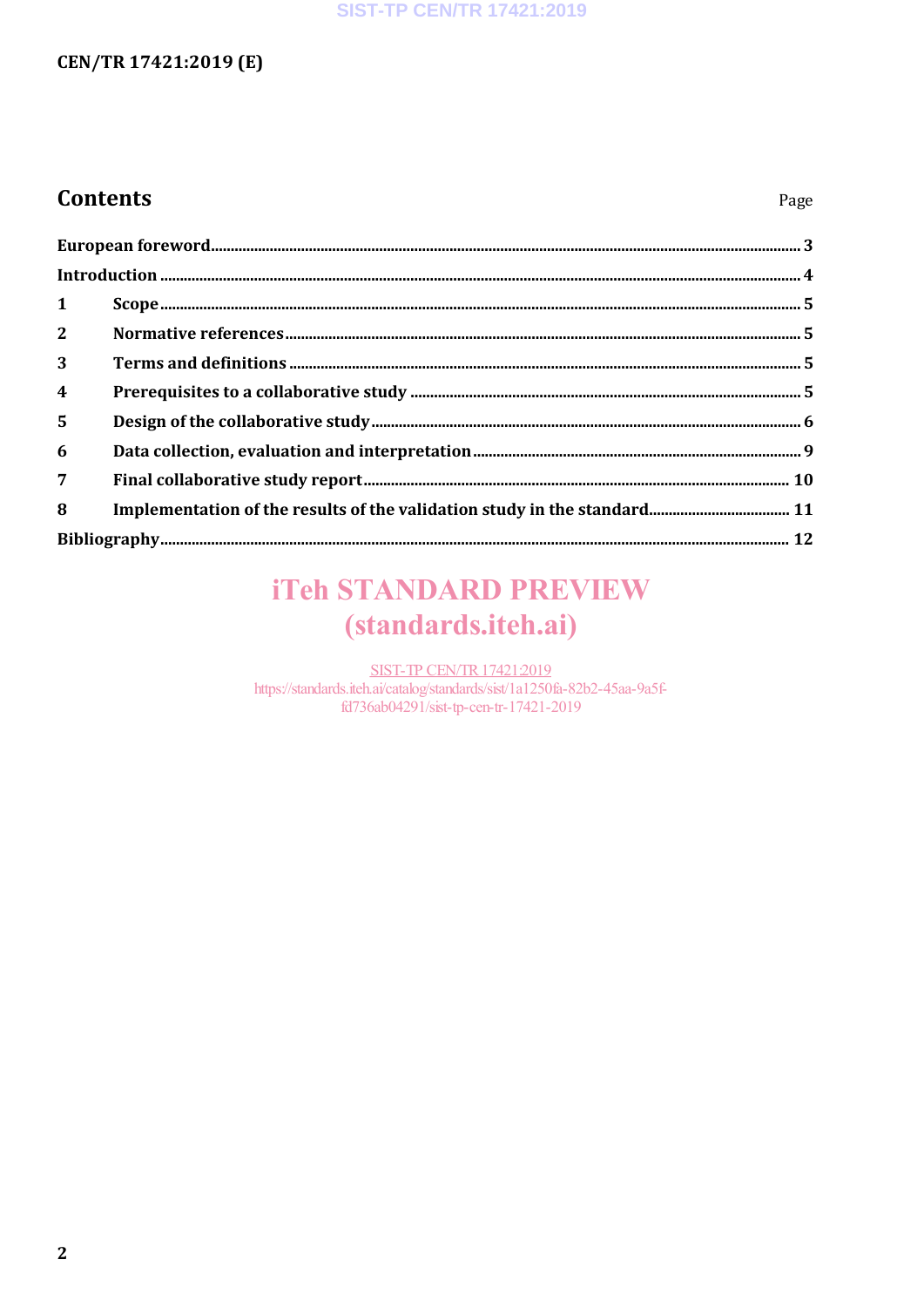## **European foreword**

This document (CEN/TR 17421:2019) has been prepared by Technical Committee CEN/TC 327 "Animal feeding stuffs: Methods of sampling and analysis", the secretariat of which is held by NEN.

This European Standard shall be given the status of a national standard, either by publication of an identical text or by endorsement, at the latest by March 2020, and conflicting national standards shall be withdrawn at the latest by March 2020.

Attention is drawn to the possibility that some of the elements of this document may be the subject of patent rights. CEN shall not be held responsible for identifying any or all such patent rights.

This document has been prepared under a mandate given to CEN by the European Commission and the European Free Trade Association.

According to the CEN-CENELEC Internal Regulations, the national standards organisations of the following countries are bound to implement this European Standard: Austria, Belgium, Bulgaria, Croatia, Cyprus, Czech Republic, Denmark, Estonia, Finland, France, Germany, Greece, Hungary, Iceland, Ireland, Italy, Latvia, Lithuania, Luxembourg, Malta, Netherlands, Norway, Poland, Portugal, Republic of North Macedonia, Romania, Serbia, Slovakia, Slovenia, Spain, Sweden, Switzerland, Turkey and the United Kingdom.

# iTeh STANDARD PREVIEW (standards.iteh.ai)

SIST-TP CEN/TR17421:2019 https://standards.iteh.ai/catalog/standards/sist/1a1250fa-82b2-45aa-9a5ffd736ab04291/sist-tp-cen-tr-17421-2019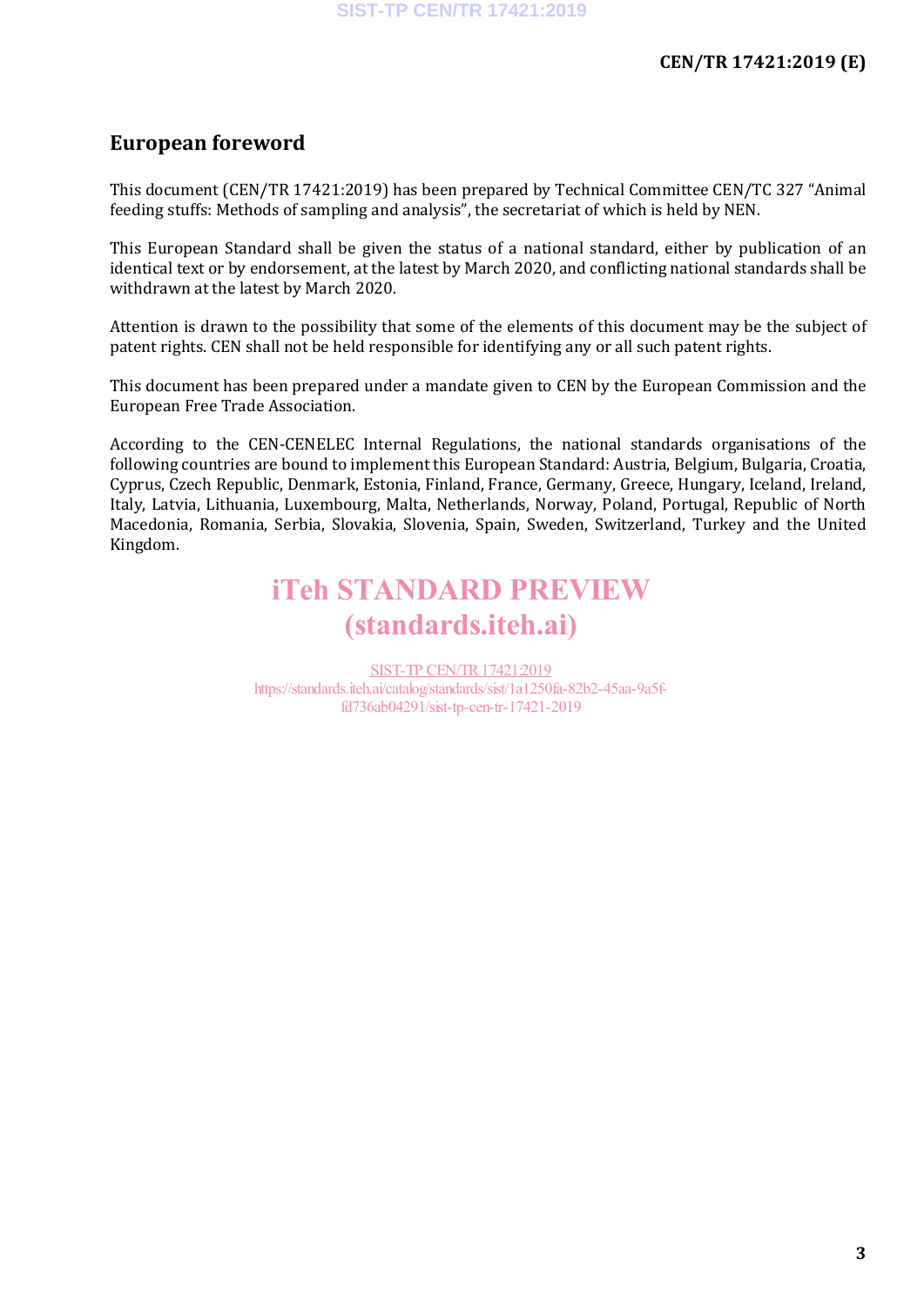#### **Introduction**

One of the important parts of the development of a European standard method of analysis is the collaborative study to validate this method. This study should provide sufficient information whether the method is fit for its intended purpose and on the performance characteristics that can be expected in practice. At the same time the necessary effort for the study organizer and the participating laboratories should be kept at a minimum. This guideline is to provide support to those involved in designing, executing, and evaluating such studies.

General information on how to do this is already described in a number of different documents of which a non-exhaustive list can be found at the end of this document in the Bibliography. CEN/TC 327 recommends that for all collaborative studies executed under the auspices of its working groups the "AOAC guidelines for collaborative study procedures to validate characteristics of a method of analysis" [1] is used as the primary source of information for any issues not dealt with in this document. Other relevant documents have been published by ISO [2], IUPAC [3], and EURACHEM [4].

In addition, this document presents prerequisites related to the acceptance of single-laboratory validation studies, the preparation of the standard operating procedure, and the proper implementation of the analytical method by the participating laboratories to ensure the transferability of the method.

The development of methodologies such as GC-MS, LC-MS, ICP-MS, etc. has made it possible to determine multiple analytes in a single analysis (i.e. same extraction, clean up, and determination procedure). The specificities of such multi-analyte methods need to be taken into account when organizing the collaborative trial in order to minimize the workload required while covering the necessary collaborative trial in order to minimize the workload required while cover<br>analyte/matrix/concentrations combinations.

# (standards.iteh.ai)

SIST-TP CEN/TR17421:2019 https://standards.iteh.ai/catalog/standards/sist/1a1250fa-82b2-45aa-9a5ffd736ab04291/sist-tp-cen-tr-17421-2019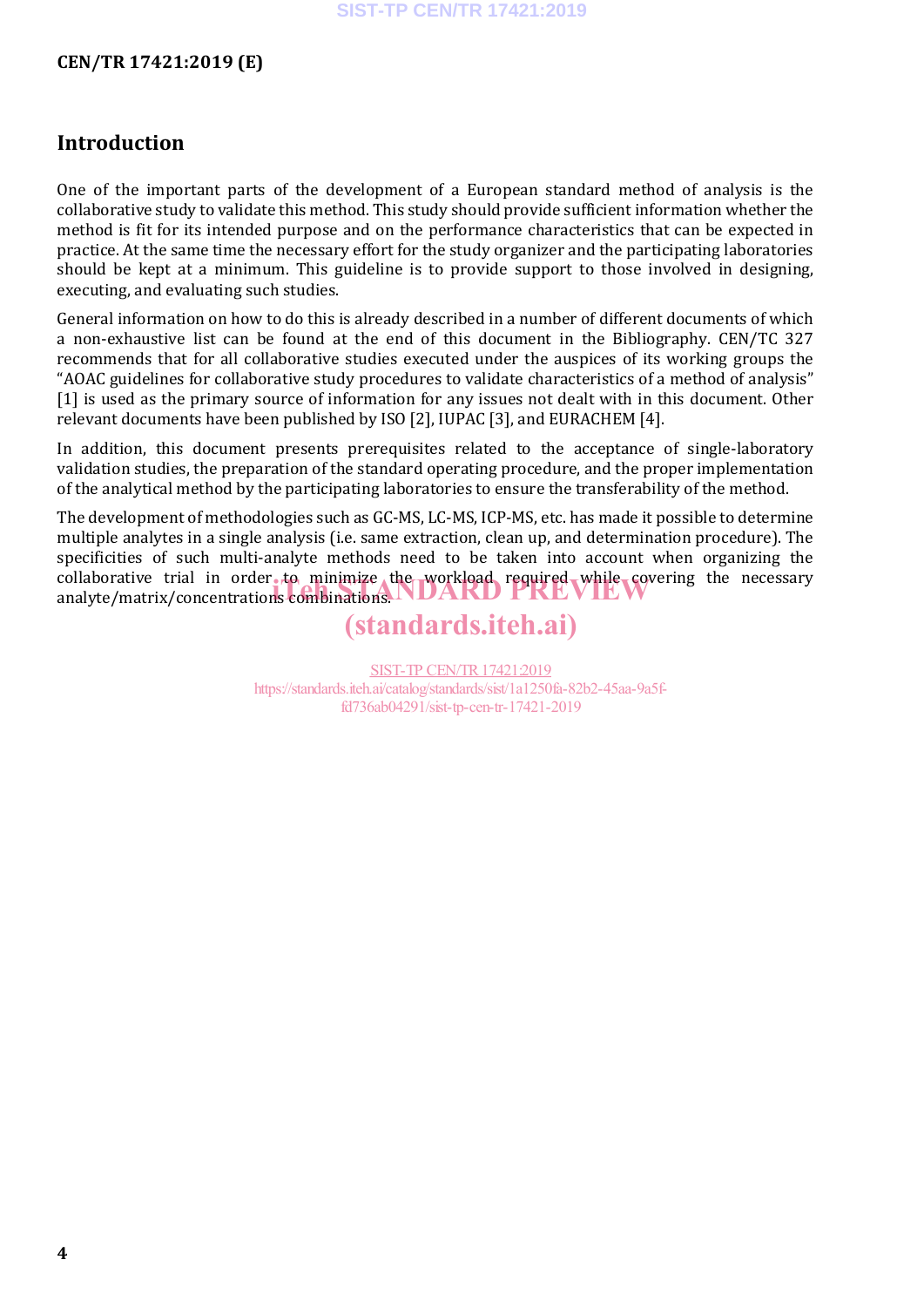#### **1 Scope**

This document provides guidance to study organizers involved in designing, executing and evaluating collaborative studies for multi-analyte methods developed by the various working groups of the CEN/TC 327 "Animal feeding stuffs: Methods of sampling and analysis". The main goal of such studies is to determine the reproducibility standard deviations for the analytes investigated in the selected matrices. They are calculated from the repeatability and the between-laboratory standard deviations determined from the study data. An additional goal may be the determination of the trueness (whenever possible).

### **2 Normative references**

There are no normative references in this document.

### **3 Terms and definitions**

For the purposes of this document, the following terms and definitions apply.

ISO and IEC maintain terminological databases for use in standardization at the following addresses:

• IEC Electropedia: available at http://www.electropedia.org/

• ISO Online browsing platform: available at https://www.iso.org/obp

**3.1 material** material<br>certain combination of analyte, matrix and concentration **.ai**) iTeh STANDARD PREVIEW

**3.2 matrix components of the test material other than the analyte** 17421-2019 SIST-TP CEN/TR17421:2019 https://standards.iteh.ai/catalog/standards/sist/1a1250fa-82b2-45aa-9a5f-

[SOURCE: IUPAC Gold book [5]]

Note 1 to entry: The term "matrix" may stand synonymously for "matrix-category".

#### **4 Prerequisites to a collaborative study**

#### **4.1 General**

Collaborative studies for multi-analyte methods require a lot of effort from the study organizer and the participants. They may require extensive personnel and material resources. Every effort should be made to ensure the success of the study.

#### **4.2 Performance characteristics from single-laboratory validation**

The fitness-for-purpose of the method of analysis that is to be standardized needs to be demonstrated by a comprehensive and well-designed single-laboratory validation study. This study is to be executed according to the internationally agreed rules, covering relevant combinations of analytes, matrices and concentrations.

A single-laboratory validation study should provide for each analyte the following performance characteristics: selectivity, working range, analytical sensitivity, precision (repeatability and intermediate precision), and trueness. The estimation of such performance characteristics is described in international documents [4] [6]. Only when the low end of the working range approaches very low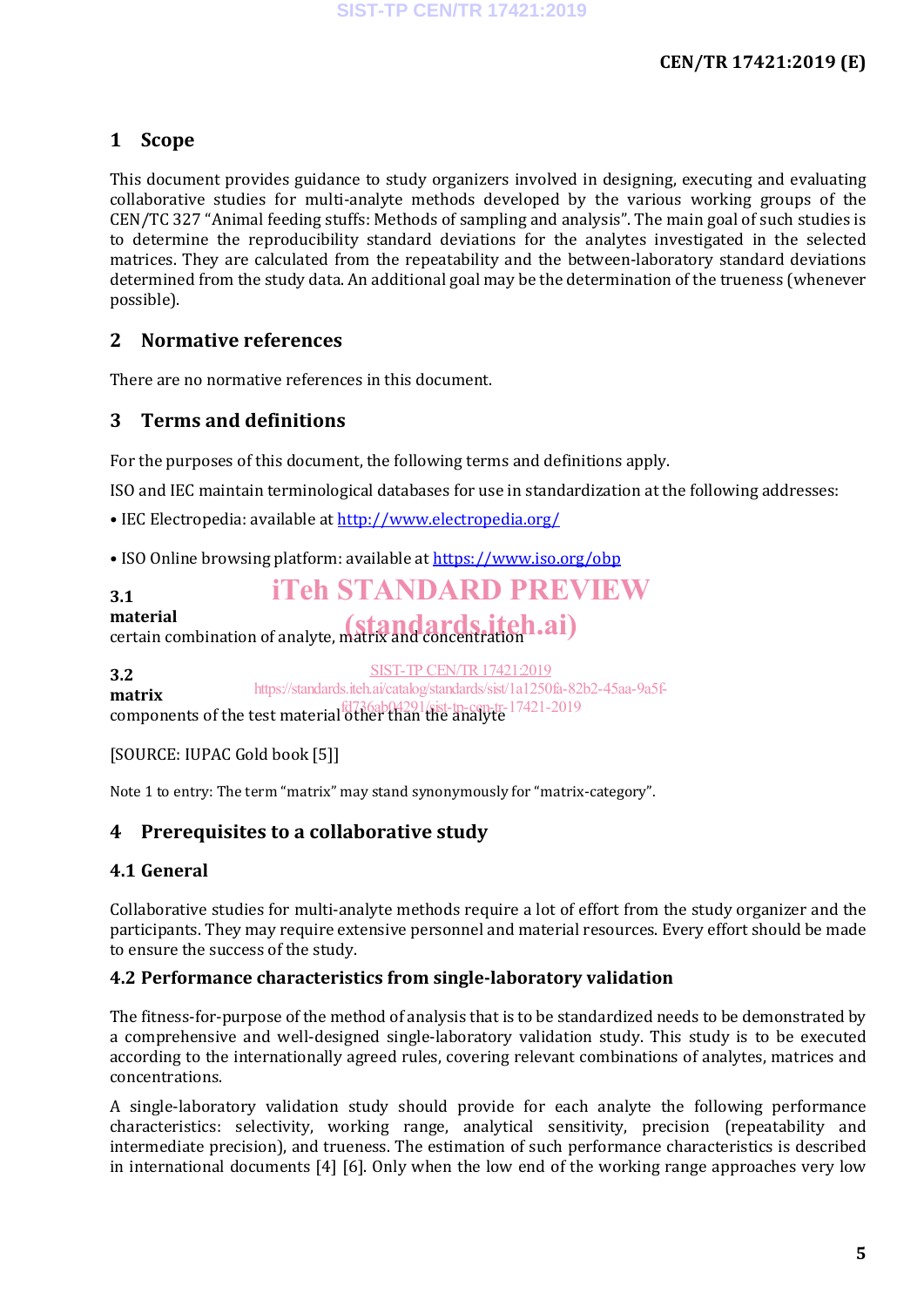levels, and if deemed necessary by the responsible TC working group, the limits of detection and/or quantification should explicitly be determined following accepted guidance [7].

Materials with reliable reference values – covering the concentration range of interest – should be used for the estimation of trueness.

#### **4.3 Standard operating procedure**

Before starting a collaborative study a draft of the standard operating procedure (SOP) shall be available. It shall be clear, concise, unambiguous, and complete. It shall be understandable to the members of the working group and the potential participants. The quality of this SOP is crucial to the success of the study.

All relevant details of the analytical method shall be described. Critical steps should be identified, clearly addressed, and acceptable ranges of variation shall be defined. The draft SOP should comply with the structure and format specified in ISO 78-2 [8], including instructions on how to calculate and express test results.

Prior to implementation, the SOP should be reviewed by the responsible TC working group. Suggested comments and improvements – also from participating laboratories of a possible pre-trial – should be implemented in the final version of the SOP.

Any change of technical details in the SOP after finishing the validation study might invalidate the data collected during that study.

#### **5 Design of the collaborative study**

# iTeh STANDARD PREVIEW

(standards.iteh.ai)

## **5.1 Test materials**

#### **5.1.1 Selection of test materials**

The adequate selection of test materials (different analyte/matrix/concentration combinations) for the collaborative study is critical as it ultimately defines the applicability and working range of the method.<br>The contract of the method. The investigated test materials shall be representative of real samples, in terms of composition, matrix, target species, concentration, and interferences. SIST-TP CEN/TR 17421:2019 https://standards.iteh.ai/catalog/standards/sist/1a1250fa-82b2-45aa-9a5f-

It would be ideal if:

- The concentration levels in the test materials covered the working range of the method for each analyte/matrix-category combination as much as possible.
- Several different concentration levels were validated when for one matrix-category a broader concentration range (e.g. larger two orders of magnitude) can occur in practice.
- Materials of a slightly lower and slightly larger concentration were included bracketing concentration levels that are tolerance limits or specification levels.

However, in the case of the validation of multi-analyte methods realistic, yet suitable (minimum of five), numbers of materials are required to minimize the workload.

Typically, an appropriate design should take into account matrix similarities, target analyte concentration ranges (at least around the tolerance and/or legislative limits), matrix interferences and instrumental specificities (e.g. ionization suppression or enhancement in LC-MS/MS).

While all matrices should be represented, the variety of matrices should be given preference over the levels of concentrations in each matrix. This may result in complex test materials. If not all the analytes that the method may be able to detect will appear at the same time in the same real test material then it is not necessary to have all analytes in each validation test material. Preferably, every analyte should